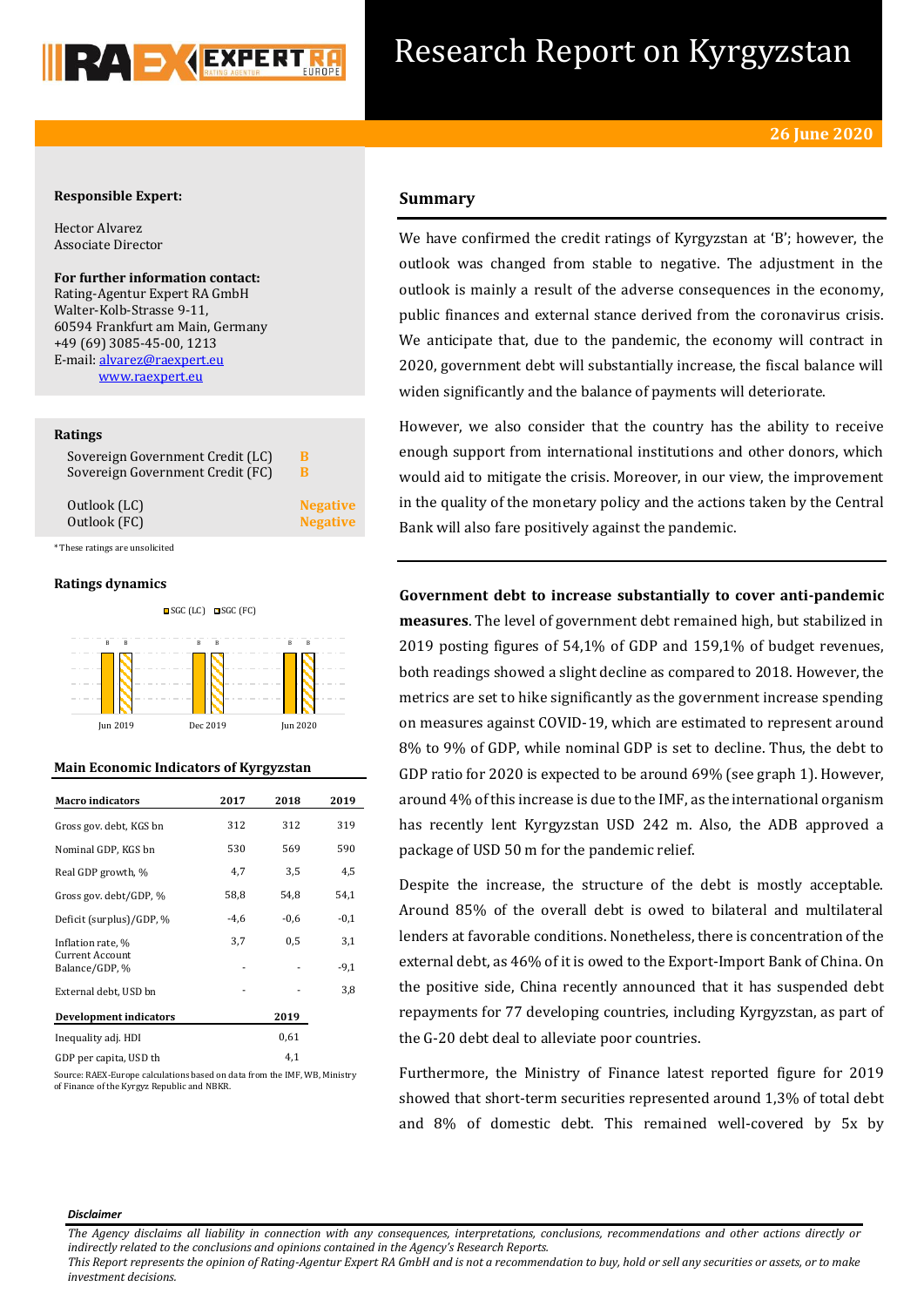# **PZA S GEXPERT**

#### **Graph 1:** Government debt dynamics, %



**Graph 2:** Fiscal budget dynamics, % of GDP



Source: RAEX-Europe calculations based on data from the IMF and the Ministry of Finance of Kyrgyz Republic



**Graph 3:** International reserves and exchange rate

international reserves. Moreover, as of 4M 2020 the share of short-term securities in domestic debt declined to 3,4%.

**Fiscal deficit to widen further as the government increases spending to mitigate the effect of the crisis**. The budget performance improved in 2019 recording a deficit of 0,1%, a decline of around 0,5p.p. as compared to 2018 (see graph 2). Despite this, the current pandemic has already taken a toll on public finances as the tax collection has declined substantially due to the lockdown restrictions, while the government has increased expenditures in order to mitigate the negative shocks from the crisis. These factors have combined for the government budget to post a deficit of KGS -10,5 bn as of 4M 2020.

The measures adopted by the government in order to cushion the blow of the pandemic on the economy include delaying tax payments, temporary price controls on food, as well as exemptions of property and land taxes, tax exemptions for SMEs, food security programs in order to aid the more vulnerable groups and subsidized loans to the banking sector in order for these to provide funding to SMEs at favorable interest rates.

The implementation of such plan will be reflected in a substantial widening of the deficit to around 8%-9% of GDP in 2020 (see graph 2). In order to execute this, we believe it is key that the government is able to find donor support, while not compromising its debt repayment ability.

**Monetary policy expected to adapt to inflationary expectations as the crisis develops**. By the end of 2019, the inflation rate posted a modest figure of 3,1% remaining still well below the National Bank of the Kyrgyz Republic (NBKR) target of 5%-7%. However, inflation has already elevated substantially recoding a reading of 7,2% y-o-y as of May 2020 due to higher utilities and food prices as the exchange rate pass through of the KGS depreciation has been felt. In order to curve the pressure on the KGS, the NBKR has already sold USD 217 m in international reserves, a substantial amount when taking into account that in the whole last year, interventions accounted for around USD 145 m (see graph 3). In addition, due to these persistent inflationary pressures resulting from the pandemic affections, the NBRK increased the reference rate up to 5% back in February. Moreover, the boundaries of the interest rate corridor were narrowed in order to increase predictability of the direction of the monetary policy, a positive step towards increased efficiency and credibility of the policy.

We anticipate the CPI index to rise further up to around 12% y-o-y by the end of 2020 mainly resulting from the currency depreciation, as well as

## *Disclaimer*

*The Agency disclaims all liability in connection with any consequences, interpretations, conclusions, recommendations and other actions directly or indirectly related to the conclusions and opinions contained in the Agency's Research Reports.*

*This Report represents the opinion of Rating-Agentur Expert RA GmbH and is not a recommendation to buy, hold or sell any securities or assets, or to make investment decisions.*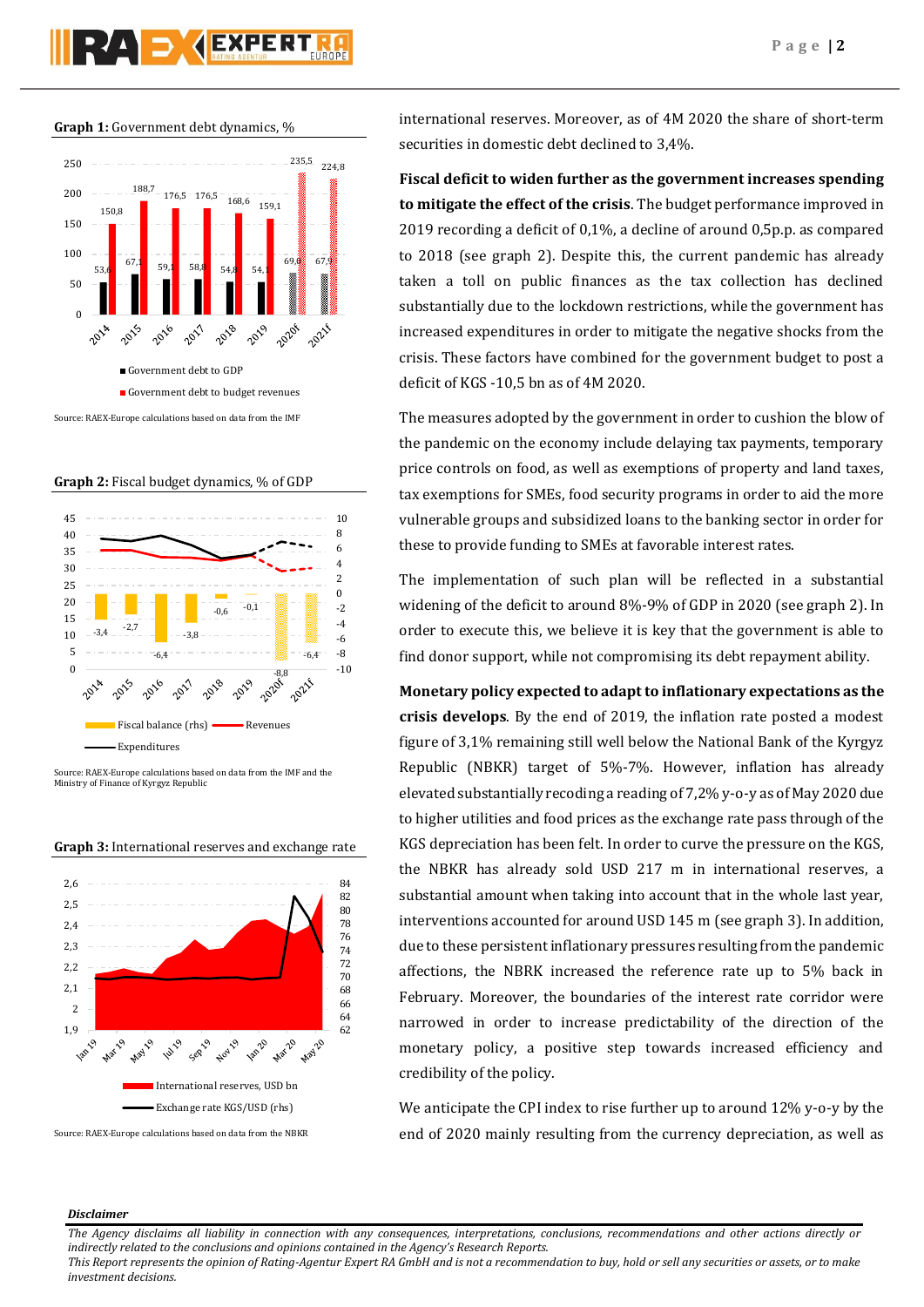**Graph 4:** Financial soundness indicators, %



Source: RAEX-Europe calculations based on data from the IMF and NBKR





Source: RAEX-Europe calculations based on data from the NBKR

**Graph 6:** Real GDP growth, %



further fiscal stimulus, while the effectiveness of the monetary policy remains limited due to the high dollarization levels.

**The banking sector set to deteriorate, but measures are in place to cushion the blow**. In 2019, the banking sector's main soundness indicators remained fairly stable but have already shown deterioration in 2020 as a result of the negative effect from the coronavirus crisis. By end-2019, ROA posted a figure of 1,5%, the capital adequacy ratio was 24% and the NPLs to total loans ratio stood at 7,7% (see graph 4). Even though these figures remained quite stable in 4M 2020, we expect the sector's capitalization, profitability and asset quality to worsen going forward. However, the NBRK has already announced that it will defer the execution of different regulations in order to give the banks leeway to operate. Moreover, the regulator also lowered the minimum liquidity ratio, reduced mandatory reserve requirements and relaxed some weights for capital adequacy calculation, as well as loosened the classification of NPLs. It is expected that these measures will provide breathing room for the banking sector and will propel credit in order to spur economic growth.

Credit to the economy has steadily increased for the past four years but remains low. We estimate domestic credit to have stood at around 25% of GDP and banks assets at 42% of GDP in 2019 (see graph 5). In addition, we continue to observe higher credit growth in non-productive sectors of the economy, which contributes to hamper the development of the economy. As of April 2020, the highest level of growth was attributed to mortgages, which hiked by 23% y-o-y, followed by consumer loans which grew by 17%; while industry loans climbed by 11%, agricultural credit by 6% and trade loans by 7%. Finally, financial dollarization remains high: as of April 2020, 36% of total loans and 43% of total deposits were denominated in foreign currency.

**The economy to contract substantially as a result of the coronavirus crisis**. Real GDP hiked by 4,5% y-o-y in 2019 (see graph 6), a strong metric driven, among other factors, by rising gold output from Kumtor. Nevertheless, the economy showed a slowdown to a rate of 1,5% y-o-y as of 1Q 2020 and, by 5M 2020 GDP it had already contracted by up to 4,8% y-o-y due to lower domestic demand, declining remittances, overall weak economic activity and lower trade volumes, especially as a direct consequence of the border closure with China due to the pandemic. We expect the contraction in the economy to exacerbate further and to end the year shrinking at a rate of around 4%. However, the overall performance of the price of gold in international markets is expected to continue, which would help to soften the negative impact in the economy. Moreover, the economy remains highly exposed to the external sector, as

## *Disclaimer*

*The Agency disclaims all liability in connection with any consequences, interpretations, conclusions, recommendations and other actions directly or indirectly related to the conclusions and opinions contained in the Agency's Research Reports.*

*This Report represents the opinion of Rating-Agentur Expert RA GmbH and is not a recommendation to buy, hold or sell any securities or assets, or to make investment decisions.*